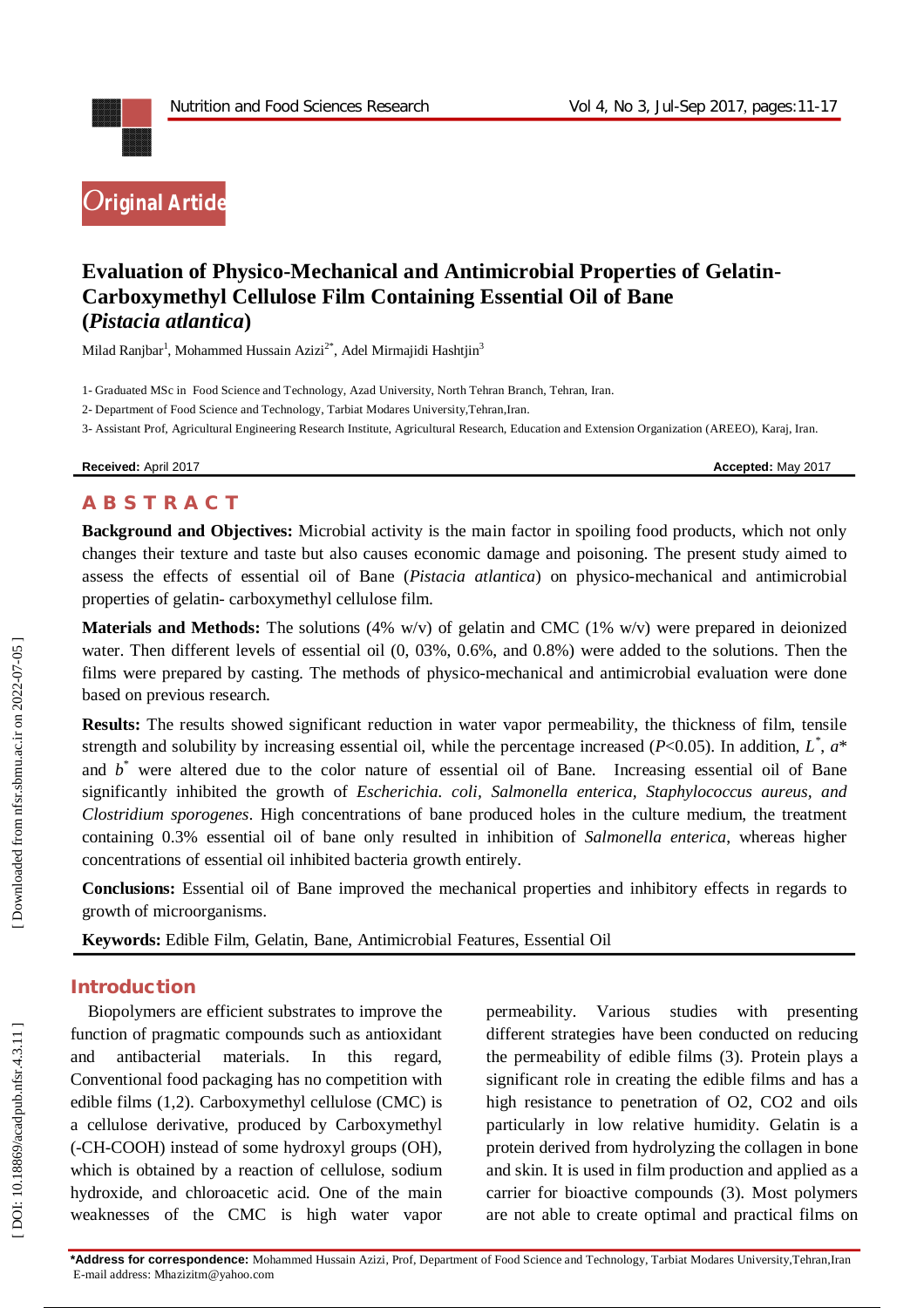their own and they need to combine with others, which makes a synergic impact and covers their weaknesses (4). Some pragmatic substances along with main components of edible films can be used to improve film efficiency to conserve the food products. Today, it is focused on naturally antimicrobial compounds, which cease the growth of microbes and improve the quality of food products. Hydrophilic compounds extracted from plants enable them to penetrate the lipid membranes of bacteria and fungi and lead to penetration and leakage by disrupting the lipid structure of cell. Extensive leakage of critical molecules and ions from bacterial cells results in killing these microorganisms (5). Besides, main compounds extracted from plants have desirable anti -insect and anti -parasitic characteristics. Different studies have shown the importance of medicinal plants to remove insects, plant and human parasites. The main mechanisms disrupt the respiratory system and skin absorption which consequently results in death of insects and parasites (1). Using antimicrobial and anti-parasitic compounds in edible films does not require the use of thermal processes, destroying the food characteristics (6,7). Packaging type by antimicrobial substances is a strategy to improve food safety and quality. Packaging without antimicrobial materials are susceptible to bacterial and fungal contamination and subsequently leads to low quality of food (8,9).

Bane (*Pistacia atlantica*) is a native tree species in Iran, its fruit has been used in traditional herbal medicine. Recently, the studies on *P. atlantica* have shown that its resin is a rich source for destroying *Streptococcus mutants, Staphylococcus aureus, Salmonella enterica, Bacillus cereus, Escherichia coli, Helicobacter pylori*, mold and yeast. So resin derivatives of Bane can be used as a rich source of antimicrobial compounds in food industry (10,11). Chromatography results show that compounds such as alpha -pinene and beta -pinene are the most important components of Bane extract, which can penetrate the lipid membrane of bacteria and fungi and subsequently leading to permeability and leakage (12,13). The objective of this study was therefore to examine the influence of antimicrobial properties of essential oil of Bane and its application on physical properties of optimized film consisting of gelatin and CMC.

# **Materials and Methods**

**Material:** The materials used in the study were purchased as a follow: Gelatin (Qazvin, Iran), CMC (Santos, Japan), glycerol (Merck, Germany), Tween 80 (Sigma -Aldrich), essential oils of Bane (Van Sanandaj, Iran), *Escherichia coli, Staphylococcus aureus, clostridium. Sporogenes* and *Salmonella enterica* (organization of scientific and industrial research, Iran), Trytone yeast extract agar (Merck, Germany), lactose broth (Merck, Germany), Plate Count Agar (Merck, Germany) and RCM (Merck, Germany).

**Protocol for preparing the edible coating of gelatin -CMC:** Preparation of the film was done according to the method described by Sánchez - González *et al*. (1972) with some modifications. First, the solution (4% w/v) of gelatin was prepared in deionized water and then stirred at 80 ° C for 30 min. When it was completely dissolved to reach ambient temperature, 30 % glycerol (90 % purity) was added to this solution as a plasticizer and stirred for 10 min. 1 g of CMC was dissolved in 100 ml of distilled water alone and 0.5 g glycerol was added as a softener. Finally, the final solution was prepared based on 50% gelatin stock solution and 50% CMC stock solution (w/w). The pH of solution was adjusted in the range of 5 -5.5 to make complex concertation between gelatin and CMC. Afterwards, it was stirred for 10 min. The essential oil of Bane (0.3, 0.6, and 0.8%) was added to the mixture solution. Since essential oils are insoluble in water, 1% Tween 80 was added to the mixture. Then, it was homogenized for 4 min using... Samples were placed in stationary mode to cool and leave air bubbles. Then the film was prepared by casting. After drying the film at ambient temperature, it was placed in oven at 37 ° C for 20 hr. (14) **.**

**Water vapor permeability**: Water vapor permeability (WVP) was determined based on ASTM E96 -80 (15). For this purpose, glassy cups with an internal diameter of 5.5 cm and a height of 3.5 cm were used. Cups contained 8 ml of distilled water that it can make 100% humidity inside the cups. Film samples were placed on cups by melt paraffin and were sealed with rubber gaskets and clamps. Afterwards, the cups were placed in a desiccator. we were weighed every 12 hours and the weight loss was determined using a digital scale as well as calculating the water vapor permeability from the following equation: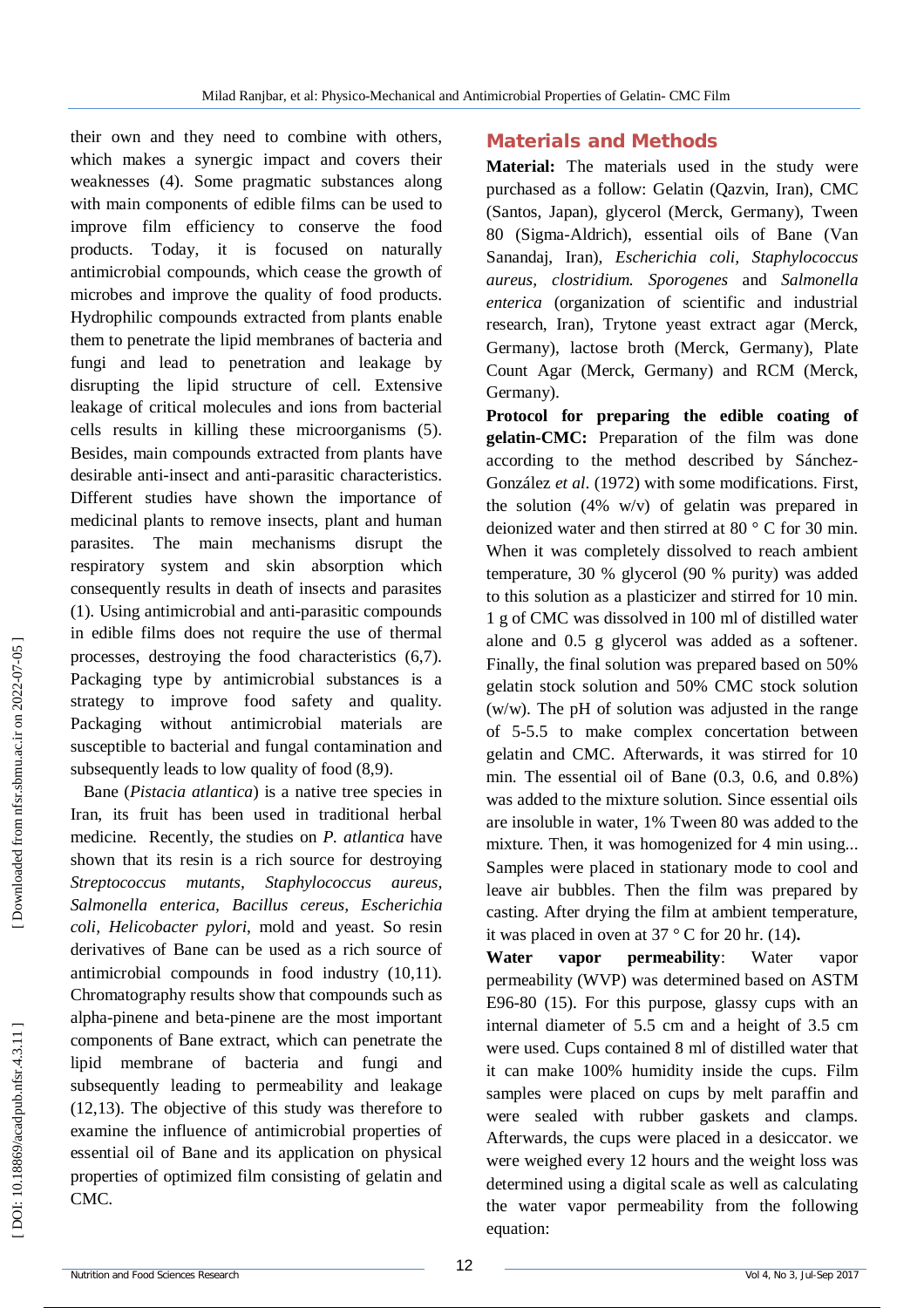$WVP = \frac{\Delta M \times X}{\Delta M \times \Delta T}$  $A \times \Delta T \times \Delta P$ 

Where, ∆M is weight loss of a cup, A is exposed area of 23.74\*10<sup>-4</sup> M<sup>2</sup>,  $\Delta T$  is time,  $\Delta P$  is minor pressure difference between internal and external part of cup, which is 3.170 KPa in 100% humidity.

**Measuring the film thickness**: The thickness of film was calculated by a digital micrometer (0.001 mm, MITUTOYO of Japan). The repetition was performed in 5 points of a sample (1).

**Elasticity test:** The elasticity was determined at a testing speed of 50mm min<sup>1</sup> using Hounsfield H5KS tensile testing equipment. The average of five dumb bell shaped samples was taken as the value for each compound (16).

**Solubility:** For this purpose,  $2 \times 3$  cm pieces of the film were cut and stored in desiccator for 7 days. After that, the samples were weighed and deionized in beakers containing 80 c.c. of water. Samples were shaken at 50 rpm and 25 $\degree$  C, then unresolved parts in an oven at  $60^\circ$  C were dried up to reach constant weight, subsequently were weighted and solubility was determined from the following equation (14):

Solubility Percent = 
$$
\frac{\text{first weight} - \text{second weight}}{\text{first weight}} \times 100
$$

**Color test: The sample color was recorded by HunterLab** (CR 400, Minolita, Japn) as CIELAB including  $L^*$  (light),  $a^*$  (red-green),  $b^*$  (yellow-blue). Colorimeter was calibrated using black and white tiles before testing. Film samples were set in six different angles and their parameters were measured. Total colorimetric difference (ΔE) for each sample compared to control was calculated using the following equation:

$$
\Delta E = \sqrt{(\Delta L^*)^2 + (\Delta a^*)^2 + (\Delta b^*)^2}
$$

Where,  $L_0^*$ ,  $a_0^*$  and  $b_0^*$  were respectively recorded as 92.23, -1.29, and 1.19. In addition *L*\*, *a*\* and *b*\* belonged to color parameters of samples (15).

**Antimicrobial activity of films :** Agar diffusion method was used to determine the antimicrobial activity of the film. Films were formed as discs with a diameter of 20 ml by template. Discs were placed on medium in sterile conditions. In this study, *Escherichia coli* (PTCC 1338), *Staphylococcus aureus* (PTCC 1431), *Salmonella Entrica subsp* (PTCC1709), and *Clostridium sporogenes*

(PTCC1651) were evaluated as a microbial test (Microbial vials were prepared from Merck company). Plate Count Agar, Lactouse Broth, Trytone, Yeast Extract Agar, and RCM were respectively used for *Escherichia Coli*, *Salmonella Entrica, Staphylococcus aureus*, and *Clostridium sporogenes*. For this purpose, discs were set on medium in sterile condition then the halo diameter was measured by a caliper. Moreover, a sterile plate was applied to prove the lack of contamination of culture media. Each plate was filled with  $10^7$  CFU ml<sup>-1</sup> of the mentioned bacteria (16).

**Statistical analysis:** The Data was submitted to factorial as a Completely Randomized Design with four treatments and three replications, and the results were calculated as mean  $\pm$  SD. Significant differences were assessed ( $p \leq 0.05$ ) by ANOVA and mean comparison done by Duncan Multiple Range Test. All data were submitted to SAS 9.1 and Excel 2013.

#### **Results**

#### **Physical Features of Gelatin -CMC**

**impact of essential oil on the water vapor permeability**: Water vapor permeability of optimized film (50 -50%) containing essential oil of Bane was assessed. The results showed that adding essential oil resulted in significant difference in water vapor permeability ( *P*<0.05). According to table 1, water vapor permeability of control (without essential oil) was more than that in samples treated by essential oil of Bane as the water vapor permeability decreased by increasing essential oil  $(P < 0.05)$ . The maximum and minimum water vapor permeability was obtained in control and samples containing 0.8% essential oil, respectively.

**Table 1.** The of control, treatments containing 0.3%, 0.6%, and 0.8% essential oil of Bane

| Treatment                                                                                                                                                                                                                                                    | Water Vapor Permeability<br>(g/msPa)           |
|--------------------------------------------------------------------------------------------------------------------------------------------------------------------------------------------------------------------------------------------------------------|------------------------------------------------|
| Control (without essential oil)                                                                                                                                                                                                                              | $2.6 \times 10^{-7} \pm 0.06 \times 10^{-7a}$  |
| Treatment 1 (containing 0.3% essential oil)                                                                                                                                                                                                                  | $1.34 \times 10^{-7} \pm 0.05 \times 10^{-7}$  |
| Treatment 2 (containing 0.6% essential oil)                                                                                                                                                                                                                  | $1.20 \times 10^{-7} \pm 0.02 \times 10^{-7c}$ |
| Treatment 3 (containing 0.8% essential oil)                                                                                                                                                                                                                  | $1.06 \times 10^{-7} \pm 0.06 \times 10^{-7d}$ |
| $\sim$ $\sim$ $\sim$ $\sim$<br>$-1$ . The set of the set of the set of the set of the set of the set of the set of the set of the set of the set of the set of the set of the set of the set of the set of the set of the set of the set of the set of the s | $\cdots$<br>$\sim$ $\sim$ $\sim$ $\sim$ $\sim$ |

Same letters in a column show no significant difference  $(P<0.05)$ 

**The effect of essential oil on film thickness**: As shown in figure 1, the thickness of film decreased by increasing essential oil  $(P \le 0.05)$ . The highest and lowest thickness belonged to control and 0.8% essential oil, respectively. no significant difference was found between samples containing essential oil of Bane ( $P < 0.05$ ).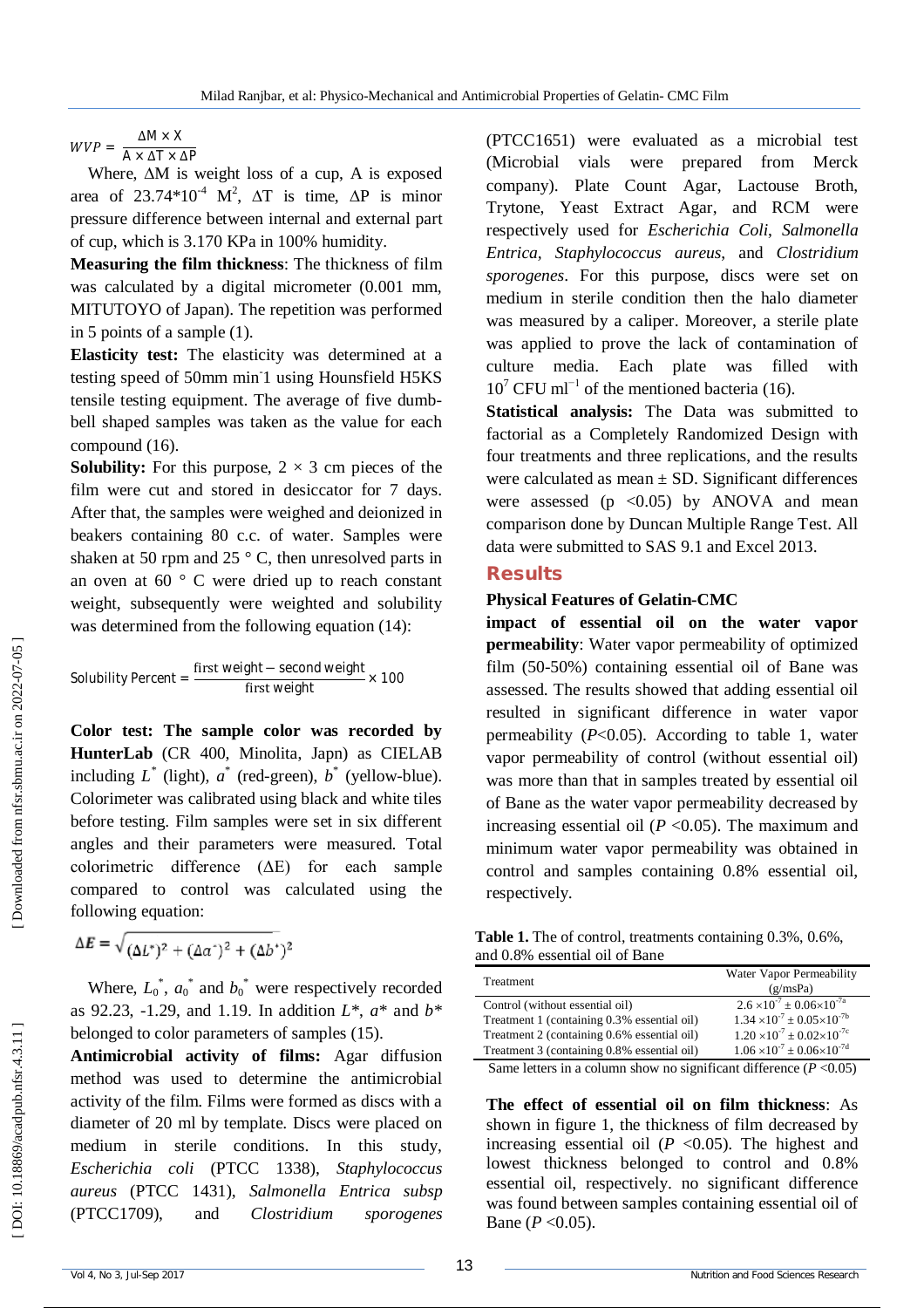

Figure 1. The thickness (mm) of control, treatments containing 0.3%, 0.6%, and 0.8% essential oil of Bane

**Impacts of essential oil on elasticity:** According to table 2 and figure 2, adding essential oil had a significant effect on increasing the stretch percent of treatments  $(P < 0.05)$ . Films containing essential oil had low tensile strength and high stretch percent.

**Table 2**. The elasticity of control, treatments containing 0.3%, 0.6%, and 0.8% essential oil of Bane

| Treatment                                   | Stretch percent (%)       |
|---------------------------------------------|---------------------------|
| Control (without essential oil)             | $53.82 + 6.05^{\circ}$    |
| Treatment 1 (containing 0.3% essential oil) | $61.33 + 4.75^{bc}$       |
| Treatment 2 (containing 0.6% essential oil) | $69.23 + 2.73^b$          |
| Treatment 3 (containing 0.8% essential oil) | $87.92 + 2.99^{\text{a}}$ |

Same letters in a column show no significant difference ( *P*<0.05)



**Figure 2**. The tensile strength of control, treatments containing 0.3%, 0.6%, and 0.8% essential oil of Bane

**Assessing the essential oil of Bane on solubility:** Essential oil of Bane significantly affected the solubility of treatments  $(P \le 0.05)$  so that the solubility decreased by increasing the concentration of essential oil (Table 3).

**The effect of essential oil on film color:** According to figure 3 and table 4, essential oil of Bane significantly reduced the  $L^*$ ,  $a^*$ , and  $b^*$  ((P<0.05).

The essential oil of Bane decreased light and red intensity of the film, while the intensity of blue color increased by adding essential oil (Figure 3).

**Antimicrobial property of essential oil:** Figure 4 and Table 5 shows the microbial culture on gelatin - CMC film containing different levels of essential oil of Bane.

**Table 3.** The solubility of control, treatments containing 0.3%, 0.6%, and 0.8% essential oil of Bane

| Treatment                                   | Solubility (%)         |
|---------------------------------------------|------------------------|
| Control (without essential oil)             | $30.19 + 0.86^a$       |
| Treatment 1 (containing 0.3% essential oil) | $22.28 \pm 0.50^b$     |
| Treatment 2 (containing 0.6% essential oil) | $18.55 + 0.57^{\circ}$ |
| Treatment 3 (containing 0.8% essential oil) | $13.28 \pm 0.37^d$     |

Same letters in a column show no significant difference  $(P<0.05)$ 

|  | <b>Table 4.</b> The Lab (per 100) of control, treatments containing 0.3%, 0.6%, and 0.8% essential oil of Bane |
|--|----------------------------------------------------------------------------------------------------------------|
|--|----------------------------------------------------------------------------------------------------------------|

| Treatment                                   |                         |                        |                          |
|---------------------------------------------|-------------------------|------------------------|--------------------------|
| Control (without essential oil)             | $89.40 \pm 0.8^{\circ}$ | $-1.29 + 0.06^a$       | $4.06 + 0.15^{\circ}$    |
| Treatment 1 (containing 0.3% essential oil) | $88.60 + 0.1^{ab}$      | $-1.77 + 0.00^b$       | $7.25 \pm 0.01^{\rm b}$  |
| Treatment 2 (containing 0.6% essential oil) | $88.12 \pm 0.0^b$       | $-1.80 \pm 0.03^b$     | $4.67 + 0.04^b$          |
| Treatment 3 (containing 0.8% essential oil) | $87.89 + 0.2^b$         | $-1.94 + 0.03^{\circ}$ | $7.76 + 0.58^{\text{a}}$ |

Same letters in a column show no significant difference  $(P<0.05)$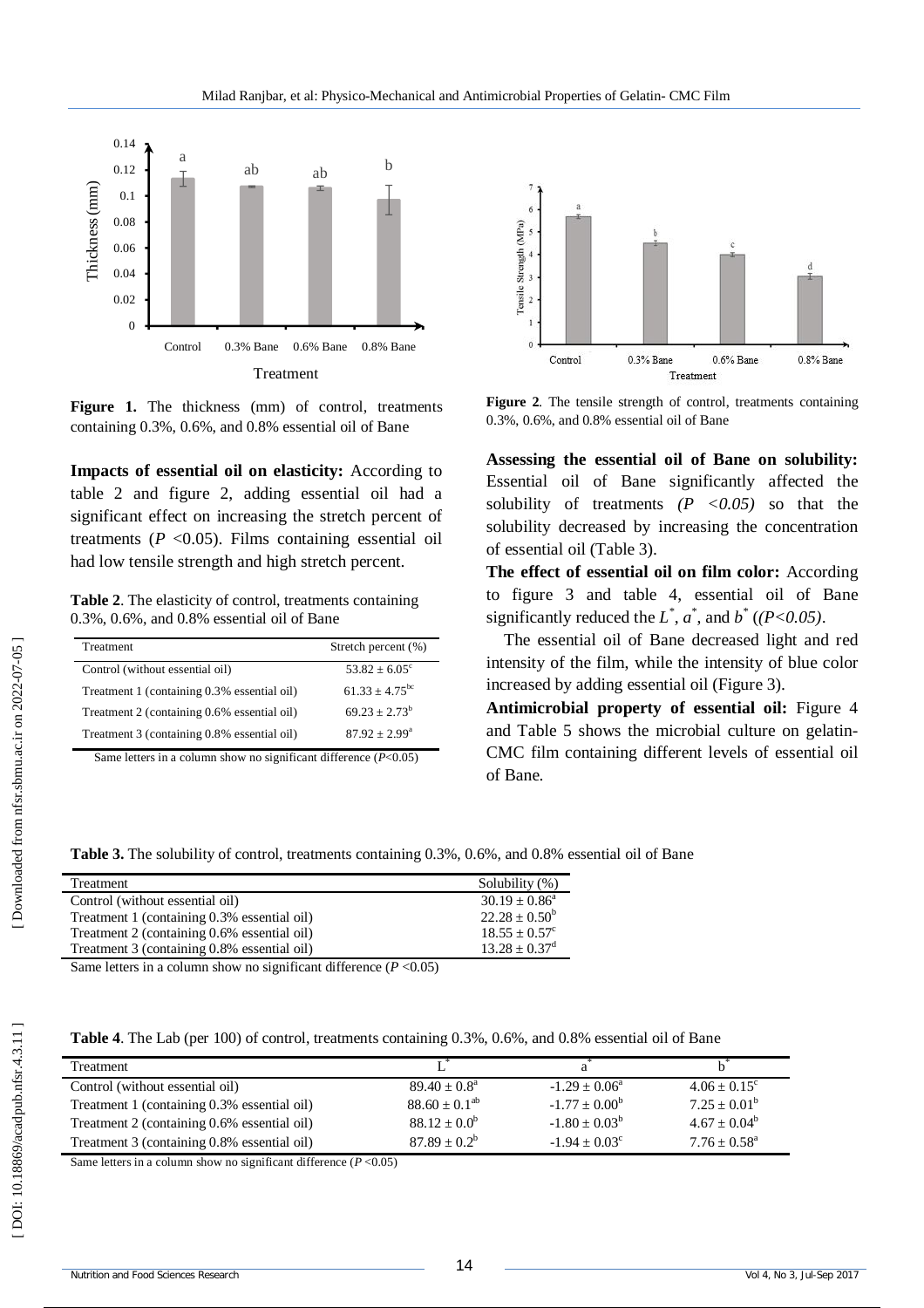

**Figure 3.** The film color of control, treatments containing 0.3%, 0.6%, and 0.8% essential oil of Bane

| Table 5. The microbial culture of control, treatments containing 0.3%, 0.6%, and 0.8% essential oil of Bane (Halo |  |  |  |
|-------------------------------------------------------------------------------------------------------------------|--|--|--|
| diameter to be mm)                                                                                                |  |  |  |

| Treatment                                   | E. coli            | C. sporogenes | <i>S. enterica</i> | S. aureus      |
|---------------------------------------------|--------------------|---------------|--------------------|----------------|
| Control (without essential oil)             | ∩⊂                 |               |                    |                |
| Treatment 1 (containing 0.3% essential oil) | Λ¢                 |               | $5.2^{\circ}$      | $0^{\circ}$    |
| Treatment 2 (containing 0.6% essential oil) | 6.8 <sup>b</sup>   | $7.5^{ab}$    | $8.79^{b}$         | $6.2^{b}$      |
| Treatment 3 (containing 0.8% essential oil) | $9.4^{\mathrm{a}}$ | $8.5^{\circ}$ | $11^{11}$          | $8.52^{\rm a}$ |

Same letters in a column show no significant difference ( *P* <0.05)

no significant difference was found between a halo in control and E. coli, *C. sporogenes, S. enterica*, and *S. aureus*.



**Figure 4.** Microbial culture to find halo in the treatment containing 0.8% essential oil of Bane (A: *S. aureus*, B: *E.Coli*, C: Control Sample (without essence), D: *c.* sporogenes E*: S. enterica* 

#### **Discussion**

According to the finding of this study and previous findings of researches, Films containing essential oils due to increase of hydrophobic characteristic were more efficient in terms of water vapor barrier in respect to those without essential oil. Sánchez *et al*. (2009) reported that density, pH, and water vapor permeability were reduced by increasing essential oil, while viscosity and transparency increased. So it can be concluded that essential oil of Bane due to its hydrophobic property prevents the diffusion of water vapor molecules in the film (17). The research findings showed that the reason of lower thickness of samples containing essential oil is due to the fact that essential oil is in empty spaces between the polymer chains and its hydrophobic nature prevents high moisture by gelatin and CMC (6, 5). However, gelatin and CMC in the film without essential oil can absorb maximum moisture and increase their film thickness with no barrier (4-7). According to table 2 and figure 2, essential oil significantly reduced the tensile strength ( *P*<0.05). Essential oil disrupted the structural density and reduced tensile strength as well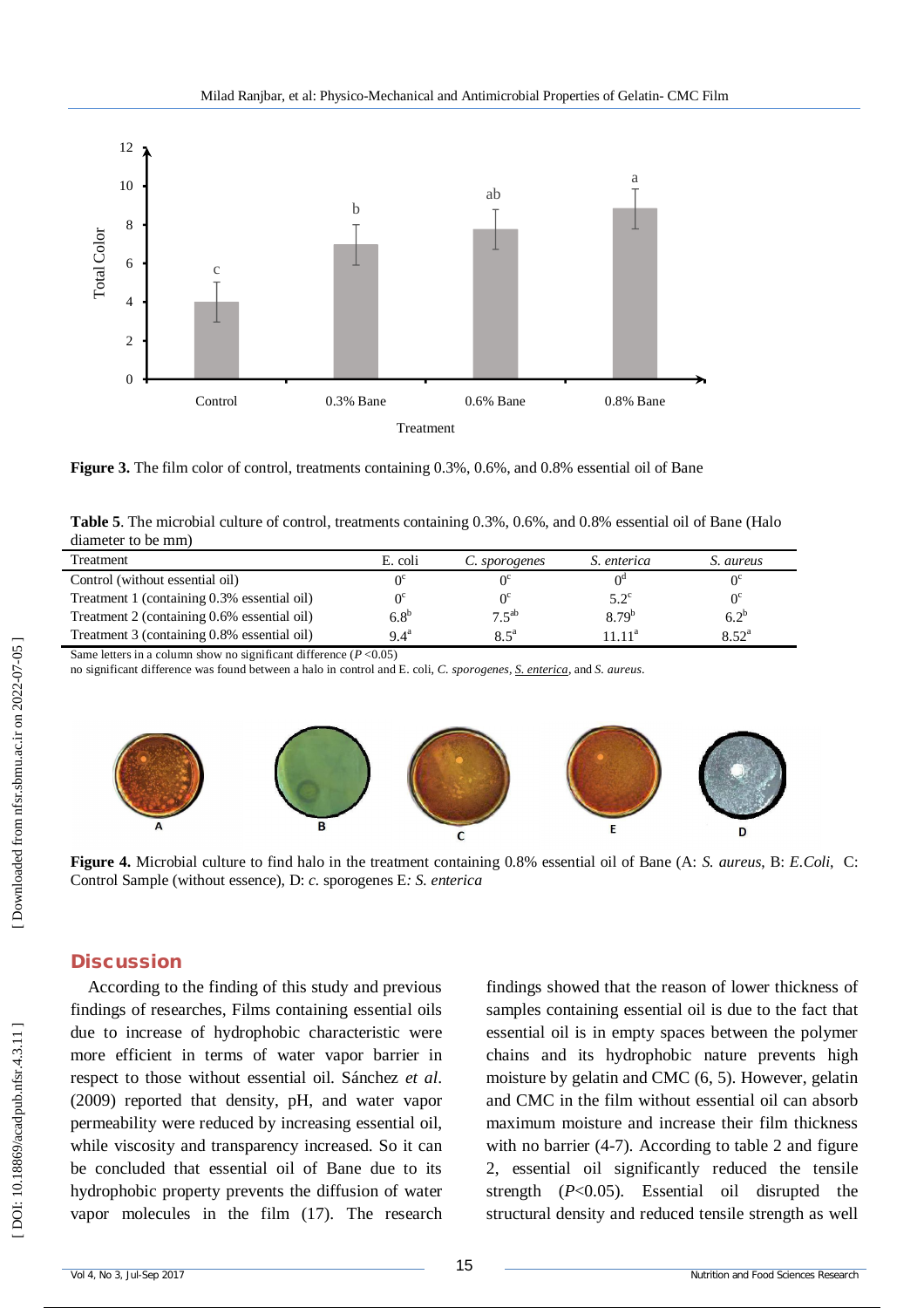as increased stretch percent. Based on different studies, the use of antimicrobial essential oils on different polymers changes the mechanical properties due to exposure to the change in molecular level (16). Sánchez *et al.* (2009) reported that no significant difference was found in 2% essential oil in respect to control, while tensile strength and modulus of elasticity significantly decreased (17). Moreover, all essential oils except citronella reduced tensile strength and essential oil of thyme reduced stretch percent up to its breaking point. The films containing essential oil of tarragon was not significantly different compared to others, but other essential oils increased the stretch percent (18). Evaluation of the solubility showed that highest and lowest solubility was obtained in control (30.39%) and the treatment containing 0.8 % essential oil (13.6%), respectively. The reduction of solubility by increasing essential oil is corresponded to hydrophobic and non -polar properties of essential oil of Bane. Maizura *et al*. (2007) in a study investigating essential oil impact of *Andropogon spp* on sago starch–alginate films, indicated using this essential oil reduced edible film solubility (19 -24). According to the figure 3, the change of film color is correspondent to greenness and blueness of essential oil of Bane. Zinoviadou *et al*. (2009) concluded that the essential oil of oregano increases the total color and Chroma of whey protein isolate films (19). Microbial culture of film shows that the gelatin -CMC film does not have antimicrobial properties alone and it needs to combine with other substance such as essential oils (19 -21). As seen in figure 3, the treatment containing 0.8% essential oil had clear halos, which it indicates inhibition of bacteria growth in the presence of essential oil of Bane. In low concentration (0.3 %) of essential oil only *S. enterica* growth was inhibited, which it shows no effect of film on inhabitation of bacteria growth. However, by increasing essential oil, the growth of bacteria decreased as the highest antimicrobial effect was obtained in the treatment containing 0.8% essential oil of Bane (20). The antimicrobial property of essential oil of Bane is corresponded to its phenol value. The antimicrobial extracts penetrate to cytoplasmic membrane and collapse ion balance inside the cells and subsequently deposit vital substances in the cells (21,22) According to different researches, the essential oil of Bane trees not only has inhibitory effects, but also has antimicrobial

properties on E. coli, C. sporogenes, S. enterica, and *S. aureus* (10).

#### **Conclusion**

The present study has shown that adding essential oil of Bane to gelatin -CMC film has antimicrobial impacts on E. coli*, C. sporogenes, S. enterica, and S. aureus.* These antimicrobial properties are due to the fact that decreasing water activity of film and growth limitation of microorganisms, also corresponded to its phenol value. The treatment containing 0.8% essential oil of Bane had the highest inhibitory effect on these bacterial. Hence, according to our results, gelatin - CMC (50 -50) containing 0.8% essential oil of Bane can be used for the production of biodegradable packaging film to increase the shelf life of food products.

# **Financial disclosure**

The authors declared no financial interest.

# **Funding/Support**

This work was financially supported by the Azad University, North Tehran Branch, Tehran, Iran.

# **References**

- 1. Gulluce M, Sahin F, Sokmen M, Ozer H, Daferera D, Sokmen A, Polissiou M, Adiguzel A, Ozkan H. Antimicrobial and antioxidant properties of the essential oils and methanol extract from Mentha longifolia L. ssp. longifolia. Food chemistry. 2007 Dec 31;103(4):1449 -56.
- 2. Ghanbarzadeh B, Almasi H. Physical properties of edible emulsified films based on carboxymethyl cellulose and oleic acid. International journal of biological Macromolecules. 2011 Jan 1;48(1):44 -9.
- 3. Mortazavian S. Azizi A. Sohrabvandi MH. Edible films: qualitative indicators and methods of production. Iranian Journal of Food Science and Technology. 2011 winter, 7(4): 107 -117.
- 4. Asma C, Meriem E, Mahmoud B, Djaafer B. Physicochemical characterization gelatin-cmc composite edibles films from polyion -complex hydrogels. Journal of the Chilean Chemical Society. 2014 Mar;59(1):2279-83.
- 5. Hosseini MH, Razavi SH, Mousavi MA. Antimicrobial, physical and mechanical properties of chitosan ‐based films incorporated with thyme, clove and cinnamon essential oils. Journal of Food Processing and Preservation. 2009 Dec 1;33(6):727 -43.
- 6. Brody AL, Strupinsky EP, Kline LR. Active packaging for food applications. CRC press; 2001 Jun 8.
- 7. Du WX, Olsen CW, Avena ‐Bustillos RJ, McHugh TH, Levin CE, Friedman M. Antibacterial Activity against E. coli O157: H7, Physical Properties, and Storage Stability